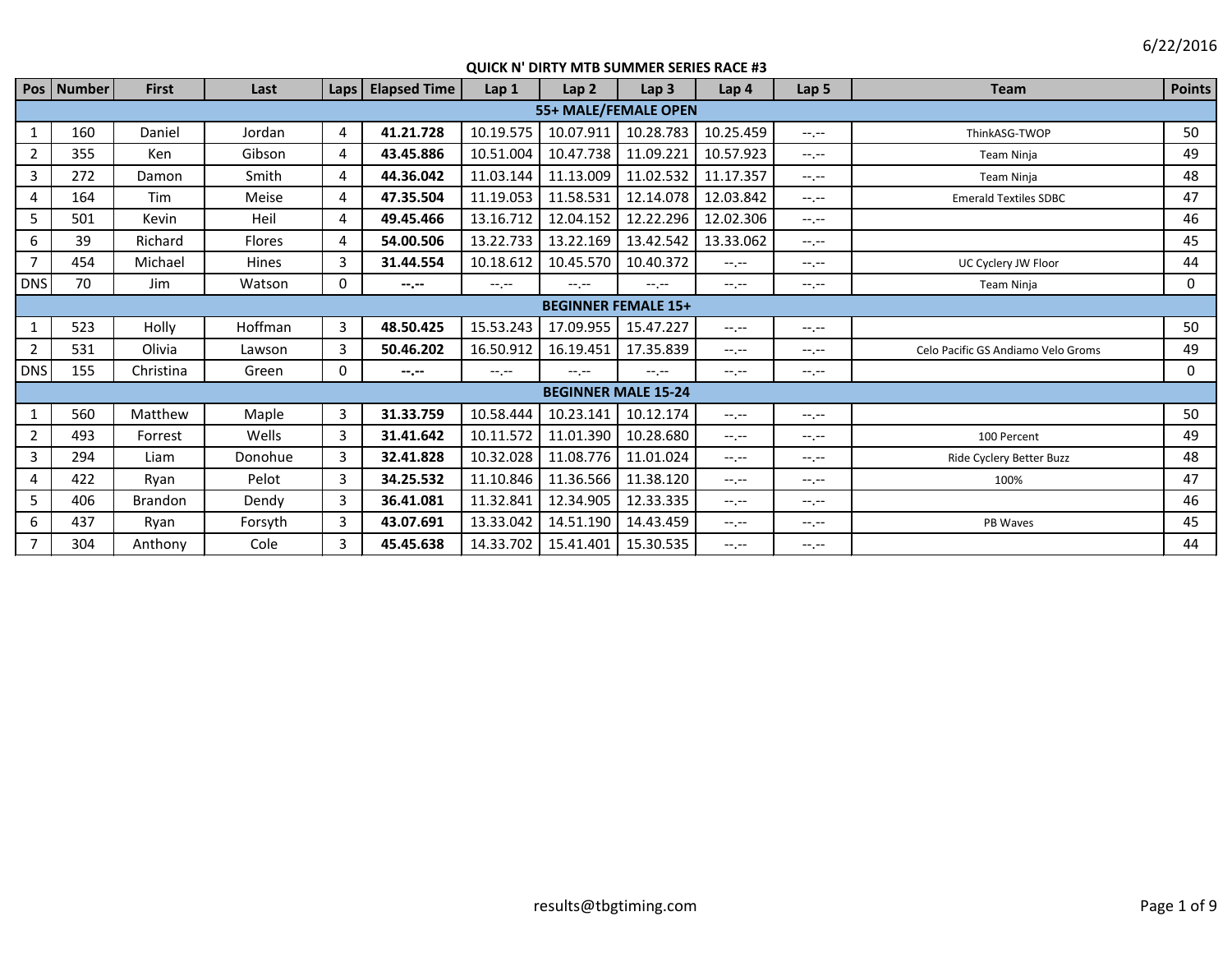|                | Pos   Number | <b>First</b> | Last            | Laps | <b>Elapsed Time</b> | Lap 1     | Lap <sub>2</sub> | Lap <sub>3</sub>           | Lap 4            | Lap <sub>5</sub> | <b>Team</b>      | <b>Points</b> |
|----------------|--------------|--------------|-----------------|------|---------------------|-----------|------------------|----------------------------|------------------|------------------|------------------|---------------|
|                |              |              |                 |      |                     |           |                  | <b>BEGINNER MALE 25-36</b> |                  |                  |                  |               |
| 1              | 246          | Paul         | Mason           | 3    | 30.58.455           | 10.42.363 | 10.04.589        | 10.11.503                  | $-1$ , $-1$      | $-1. - -$        | Team Sky Canyon  | 50            |
| $\overline{2}$ | 534          | German       | Verduzco        | 3    | 31.36.225           | 10.29.073 | 10.30.446        | 10.36.706                  | $-1 - 1 - 1 = 0$ | $-1$ , $-1$      |                  | 49            |
| 3              | 562          | Stephen      | Brandon         | 3    | 34.15.247           | 11.06.074 | 11.35.240        | 11.33.933                  | $-1.1$           | $-1$ , $-1$      | Disney Kids      | 48            |
| 4              | 171          | Benjamin     | Zavadil         | 3    | 35.28.812           | 12.03.812 | 12.06.000        | 11.19.000                  |                  |                  | Poway Bicycles   | 47            |
| 5              | 361          | lan          | Hatton          | 3    | 35.43.127           | 11.41.294 | 12.01.390        | 12.00.443                  | $-1. -1$         | $-1$ , $-1$      | <b>BikeBling</b> | 46            |
| 6              | 568          | Isaac        | Carter          | 3    | 35.45.961           | 11.54.812 | 11.50.351        | 12.00.798                  | $-1$ , $-1$      | $-1$ , $-1$      |                  | 45            |
| 7              | 537          | Ivan         | Santos          | 3    | 35.47.725           | 11.27.805 | 12.21.072        | 11.58.848                  | $-1.1$           | $-1$ , $-1$      |                  | 44            |
| 8              | 362          | Gabriel      | Ortega          | 3    | 36.03.772           | 12.33.147 | 12.04.835        | 11.25.790                  | $-1 - 1 - 1 = 0$ | $-1$ , $-1$      |                  | 43            |
| 9              | 300          | Kory         | Green           | 3    | 36.13.276           | 11.36.682 | 12.29.439        | 12.07.155                  | $-1$ , $-1$      | $-1$ , $-1$      |                  | 42            |
| 10             | 409          | Paul         | Greco           | 3    | 37.42.061           | 12.54.292 | 12.32.410        | 12.15.359                  | $-1 - 1 - 1 = 0$ | $-1$ , $-1$      |                  | 41            |
| 11             | 480          | Manuel       | Ramirez Collins | 3    | 37.42.406           | 11.53.112 | 13.01.913        | 12.47.381                  | $-1 - 1 - 1 = 0$ | $-1$ , $-1$      |                  | 40            |
| 12             | 54           | William      | Porter          | 3    | 38.30.757           | 12.37.954 | 12.57.686        | 12.55.117                  | $-1$ , $-1$      | $-1$ , $-1$      |                  | 39            |
| 13             | 504          | Hector       | Perez           | 3    | 39.45.418           | 13.14.393 | 13.06.179        | 13.24.846                  | $-1 - 1 - 1$     | $-1$ , $-1$      | Click MTB        | 38            |
| 14             | 407          | Sean         | Dendy           | 3    | 40.56.727           | 13.00.078 | 14.24.002        | 13.32.647                  | $-1 - 1 - 1 = 0$ | $-1$ , $-1$      |                  | 37            |
| 15             | 502          | orlando      | barba           | 3    | 42.34.746           | 13.42.046 | 14.29.856        | 14.22.844                  | $-1 - 1 - 1 = 0$ | $-1$ , $-1$      | <b>CLICK MTB</b> | 36            |
| 16             | 503          | Robert       | <b>Bruder</b>   | 3    | 45.12.767           | 13.41.144 | 16.14.968        | 15.16.655                  | $-1. -1$         | $-1$ , $-1$      |                  | 35            |
| 17             | 242          | Arin         | Loudon          | 2    | 25.19.102           | 12.32.873 | 12.46.229        | $-1 - 1 - 1 = 0$           | $-1$ , $-1$      | $-1$ , $-1$      | Poway Bicycle    | 34            |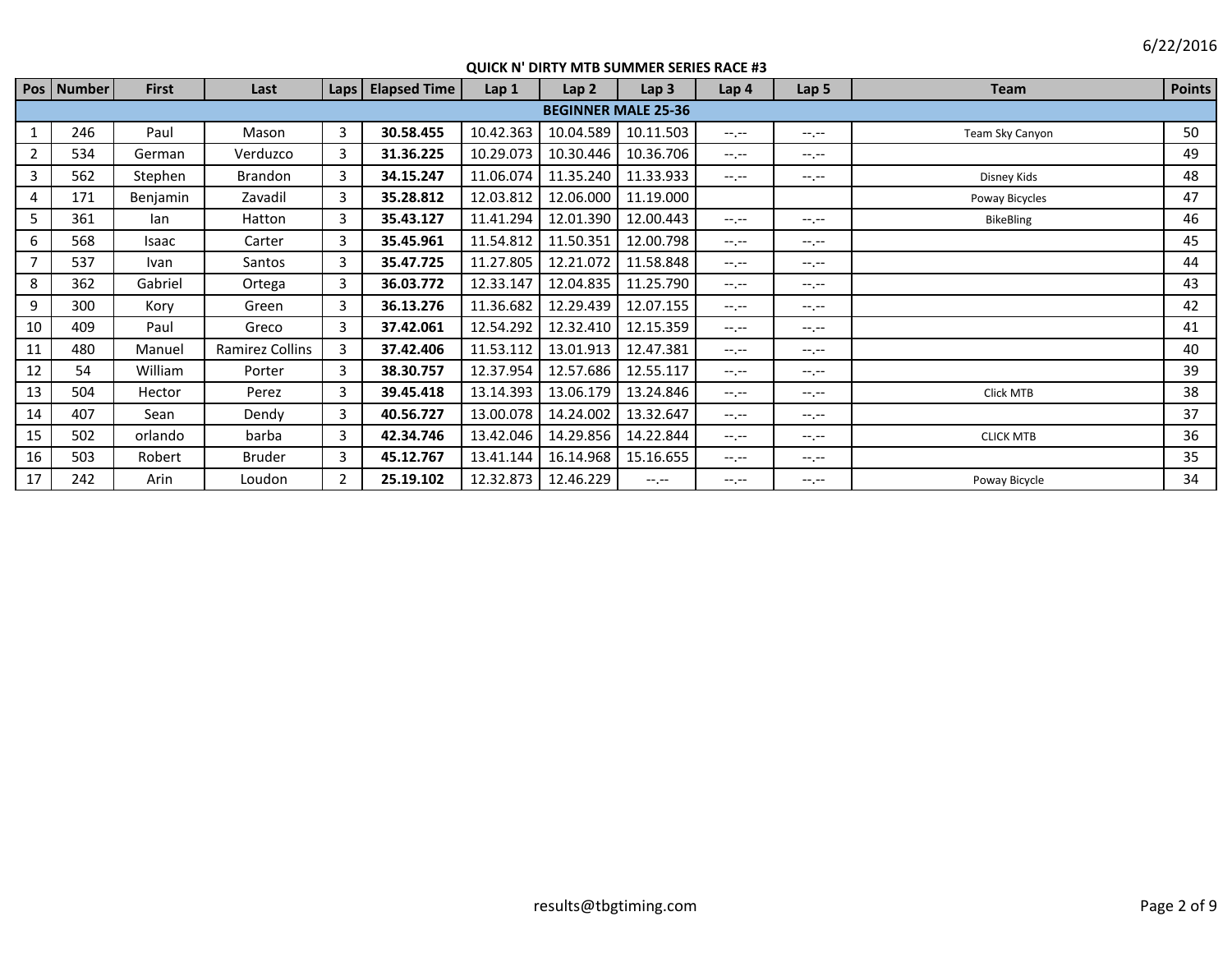|                | Pos   Number               | First        | Last         | Laps           | <b>Elapsed Time</b> | Lap 1            | Lap <sub>2</sub> | Lap <sub>3</sub> | Lap 4            | Lap <sub>5</sub> | <b>Team</b>                    | <b>Points</b> |  |
|----------------|----------------------------|--------------|--------------|----------------|---------------------|------------------|------------------|------------------|------------------|------------------|--------------------------------|---------------|--|
|                | <b>BEGINNER MALE 37-48</b> |              |              |                |                     |                  |                  |                  |                  |                  |                                |               |  |
| $\mathbf{1}$   | 463                        | Jason        | <b>Tuffs</b> | 3              | 32.20.033           | 10.46.362        | 10.41.350        | 10.52.321        | $-1$             | $-1$ , $-1$      | Ride Cyclery                   | 50            |  |
| $\overline{2}$ | 499                        | Jeff         | Shafer       | 3              | 33.12.500           | 11.24.879        | 10.58.294        | 10.49.327        | $-1$ , $-1$      | $-1 - 1 - 1 = 0$ | Southwest Bike                 | 49            |  |
| $\overline{3}$ | 189                        | Jonathan     | Collins      | 3              | 34.37.802           | 11.27.356        | 11.50.225        | 11.20.221        | $-1$ , $-1$      | $-1 - 1 - 1 = 0$ | Linked Cycling San Diego       | 48            |  |
| 4              | 457                        | Rob          | MOrel        | 3              | 34.55.611           | 11.37.594        | 11.40.017        | 11.38.000        | $-1$             | $-1$ . $-1$      |                                | 47            |  |
| 5              | 208                        | Victor       | Fox          | 3              | 35.04.360           | 11.27.361        | 11.51.306        | 11.45.693        | $-1$ , $-1$      | $-1$             |                                | 46            |  |
| 6              | 305                        | Steven       | Tom          | 3              | 35.05.251           | 11.09.564        | 12.05.987        | 11.49.700        | $-1$ , $-1$      | $-1 - 1 - 1 = 0$ |                                | 45            |  |
| $\overline{7}$ | 150                        | <b>Brian</b> | Bonnell      | 3              | 35.42.093           | 11.48.992        | 11.58.283        | 11.54.818        | $-1, -1$         | $-1$ , $-1$      |                                | 44            |  |
| 8              | 262                        | Marco        | Prima        | 3              | 35.57.501           | 11.43.932        | 12.09.231        | 12.04.338        | $-1$ , $-1$      | $-1$ .           | <b>Team Ninja</b>              | 43            |  |
| 9              | 569                        | <b>Brad</b>  | Owen         | 3              | 37.00.235           | 13.22.734        | 11.52.448        | 11.45.053        | $-1 - 1 - 1 = 0$ | $-1$ .           |                                | 42            |  |
| 10             | 348                        | Matthew      | Kogan        | 3              | 37.32.733           | 12.15.153        | 12.32.988        | 12.44.592        | $-1 - 1 - 1 = 0$ | $-1$ .           | <b>Dirt Treaders</b>           | 41            |  |
| 11             | 320                        | Joey         | Yates        | 3              | 37.40.382           | 12.17.622        | 12.47.001        | 12.35.759        | $-1$ , $-1$      | $-1$ .           |                                | 40            |  |
| 12             | 507                        | Daniel       | Shadrick     | 3              | 37.43.841           | 11.46.188        | 13.06.343        | 12.51.310        | $-1$ , $-1$      | $-1 - 1 - 1 = 0$ |                                | 39            |  |
| 13             | 506                        | Wesley       | Scott        | 3              | 37.47.014           | 13.30.872        | 12.08.444        | 12.07.698        | $-1$ , $-1$      | $-1, -1$         |                                | 38            |  |
| 14             | 508                        | <b>Ken</b>   | Velarde      | 3              | 37.55.265           | 12.35.853        | 13.28.002        | 11.51.410        | $-1 - 1 - 1 = 0$ | $-1 - 1 - 1 = 0$ | Linked Cycling                 | 37            |  |
| 15             | 425                        | Darren       | Parsons      | 3              | 38.18.697           | 12.39.343        | 12.56.903        | 12.42.451        | $-1, -1$         | $-1, -1$         |                                | 36            |  |
| 16             | 350                        | Rick         | Lombardi     | 3              | 38.30.756           | 12.52.774        | 12.42.865        | 12.55.117        | $-1$             | $-1 - 1 - 1 = 0$ |                                | 35            |  |
| 17             | 278                        | Shawn        | Tweedy       | 3              | 38.39.669           | 12.23.825        | 13.05.757        | 13.10.087        | $-1 - 1 - 1 = 0$ | $-1$ .           |                                | 34            |  |
| 18             | 539                        | Mike         | <b>Bader</b> | 3              | 39.02.717           | 14.03.557        | 12.22.375        | 12.36.785        | $-1$             | $-1$ . $-1$      | <b>Bader Home Construction</b> | 33            |  |
| 19             | 505                        | Chris        | Costales     | 3              | 40.06.882           | 13.44.842        | 13.03.910        | 13.18.130        | $-1, -1$         | $-1 - 1 - 1$     | Tri Club San Diego             | 32            |  |
| 20             | 319                        | Scott        | Perkins      | 3              | 41.32.054           | 13.49.242        | 13.54.429        | 13.48.383        | $-1$             | --.--            | D 37 MTB Crew Fullerton Bikes  | 31            |  |
| 21             | 209                        | Steven       | Giroux       | 3              | 41.47.134           | 13.31.136        | 14.04.077        | 14.11.921        | $-1$             | $-1, -1$         |                                | 30            |  |
| 22             | 486                        | <b>Brad</b>  | Young        | 3              | 43.33.784           | 14.22.892        | 14.31.968        | 14.38.924        | $-1$             | --.--            |                                | 29            |  |
| 23             | 536                        | Ken          | Chae         | 3              | 44.24.275           | 13.35.782        | 15.05.517        | 15.42.976        | $-1 - 1 - 1 = 0$ | $-1$ .           |                                | 28            |  |
| 24             | 165                        | John         | Moatsos      | 3              | 47.08.986           | 14.57.825        | 15.57.662        | 16.13.499        | $-1, -1$         | $-1, -1$         |                                | 27            |  |
| 25             | 559                        | Jorge        | Marquez      | $\overline{2}$ | 01.08.26.156        | 14.51.943        | 53.34.213        | $-1$             | $-1, -1$         | $-1$ . $-1$      |                                | 26            |  |
| 26             | 474                        | Jonathan     | Knight       | 1              | 18.11.521           | 18.11.521        | $-1 - 1 - 1 = 0$ | $-1$             | $-1, -1$         | $-1$ .           | Cracka Cr3w-Team Ninja         | 25            |  |
| <b>DNS</b>     | 63                         | Russell      | Simpson      | 0              | --.--               | $-1, -1$         | $-1 - 1 - 1 = 0$ | $-1, -1$         | $-1, -1$         | $-1$ . $-1$      | Team Ninja                     | 0             |  |
| <b>DNS</b>     | 162                        | Shawn        | Lantz        | $\mathbf 0$    | --.--               | $-1 - 1 - 1 = 0$ | $-1 - 1 - 1 = 0$ | $-1$             | $-1, -1$         | $-1 - 1 - 1 = 0$ |                                | $\mathbf 0$   |  |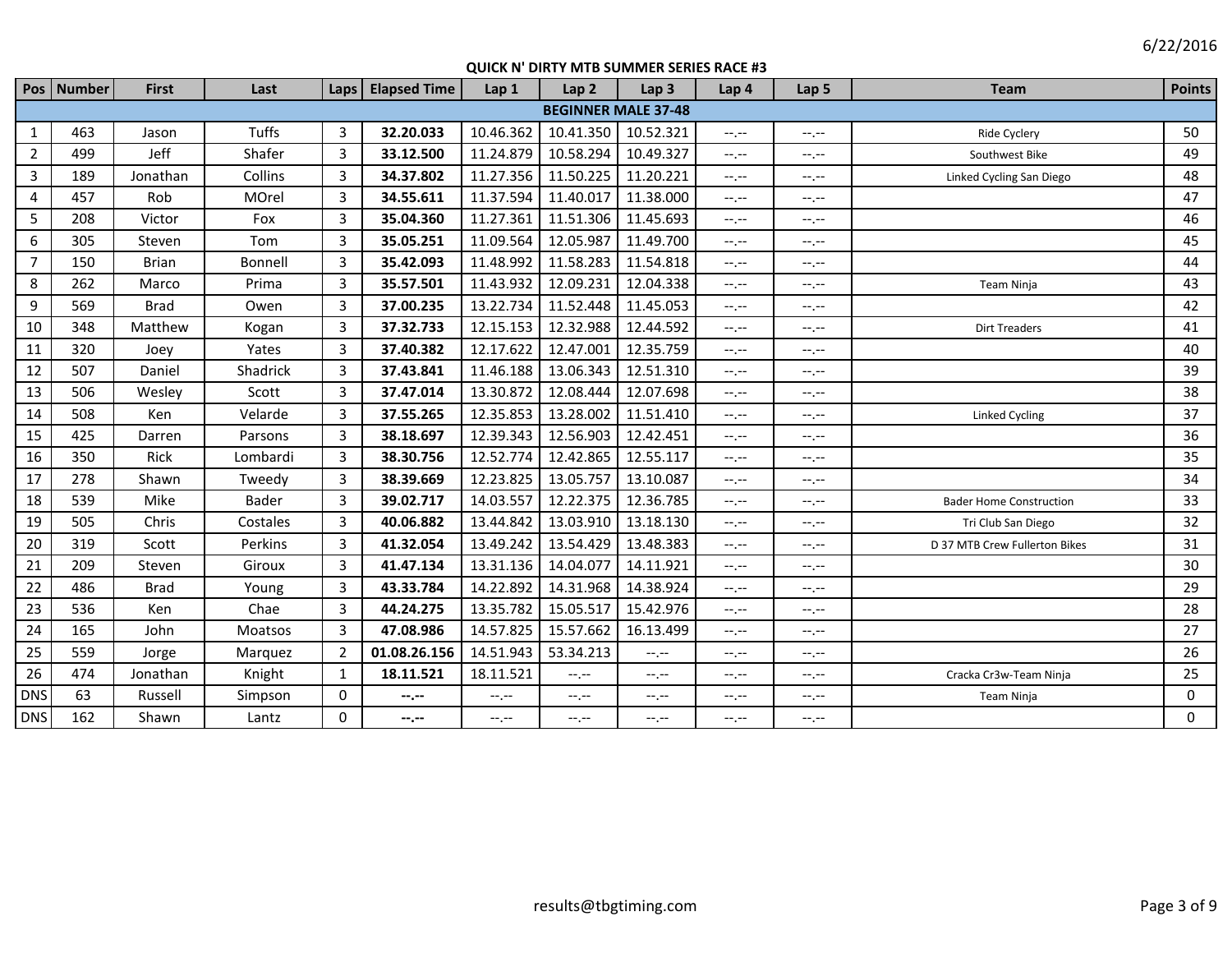|                | Pos Number               | First     | Last          | Laps                    | <b>Elapsed Time</b> | Lap 1       | Lap <sub>2</sub>         | Lap <sub>3</sub> | Lap 4       | Lap <sub>5</sub> | <b>Team</b>                               | <b>Points</b> |  |  |
|----------------|--------------------------|-----------|---------------|-------------------------|---------------------|-------------|--------------------------|------------------|-------------|------------------|-------------------------------------------|---------------|--|--|
|                | <b>BEGINNER MALE 49+</b> |           |               |                         |                     |             |                          |                  |             |                  |                                           |               |  |  |
| $\mathbf{1}$   | 183                      | Frank     | Bayr          | 3                       | 33.12.381           | 10.55.667   | 11.20.377                | 10.56.337        | $-1, -1$    | --.--            | Powered by FANDA LABS                     | 50            |  |  |
| $\overline{2}$ | 347                      | Jeff      | Taylor        | 3                       | 33.14.514           | 10.55.346   | 11.19.987                | 10.59.181        | $-1, -1$    | $-1, -1$         | Mainline Coffee                           | 49            |  |  |
| $\overline{3}$ | 267                      | Gerardo   | Sanchez       | 3                       | 35.04.980           | 11.32.731   | 11.45.746                | 11.46.503        | $-1, -1$    | $-1, -1$         |                                           | 48            |  |  |
| $\overline{4}$ | 541                      | Robert    | Heideman      | $\overline{\mathbf{3}}$ | 35.28.225           | 11.41.590   | 11.42.978                | 12.03.657        | $-1, -1$    | $-1, -1$         |                                           | 47            |  |  |
| 5              | 554                      | Bill      | Walton        | 3                       | 35.35.664           | 11.24.393   | 12.11.649                | 11.59.622        | $-1, -1$    | $-1$ .           | D 37                                      | 46            |  |  |
| 6              | 203                      | Greg      | Ferenstein    | 3                       | 36.53.004           | 11.37.964   | 12.40.009                | 12.35.031        | $-1, -1$    | $-1$ . $-1$      | Velosport Ridebiker Alliance              | 45            |  |  |
| $\overline{7}$ | 509                      | Wayne     | Taylor        | 3                       | 37.06.353           | 12.44.442   | 12.11.572                | 12.10.339        | $-1, -1$    | $-1, -1$         | Team ninja                                | 44            |  |  |
| 8              | 547                      | Steve     | Caballero     | 3                       | 37.59.970           | 11.44.815   | 13.11.930                | 13.03.225        | $--, --$    | --.--            | Specialized Fox Glokos- Vans              | 43            |  |  |
| 9              | 299                      | Toby      | Henderson     | 3                       | 44.07.867           | 15.07.072   | 14.41.284                | 14.19.511        | $-1, -1$    | --.--            |                                           | 42            |  |  |
| 10             | 219                      | Kevin     | Hess          | 3                       | 44.56.287           | 13.27.866   | 15.24.726                | 16.03.695        | $-1, -1$    | $-1$             |                                           | 41            |  |  |
| 11             | 532                      | Tom       | Grueskin      | 3                       | 45.59.325           | 14.42.582   | 15.10.181                | 16.06.562        | $-1, -1$    | --.--            |                                           | 40            |  |  |
| <b>DNS</b>     | 170                      | Benjamin  | Wojcik        | $\mathbf 0$             | --.--               | $-1$ , $-1$ | $-1$                     | $-1, -1$         | $-1, -1$    | $-1$ , $-1$      | Team Ninja                                | $\Omega$      |  |  |
|                |                          |           |               |                         |                     |             | <b>BIG BONED 200+</b>    |                  |             |                  |                                           |               |  |  |
| $\mathbf{1}$   | 235                      | Jeff      | Laubscher     | 3                       | 39.29.355           | 13.08.184   | 13.21.470                | 12.59.701        | $-1, -1$    | $-1$ .           |                                           | 50            |  |  |
| $\overline{2}$ | 205                      | Todd      | Flaming       | 3                       | 39.48.105           | 13.35.655   | 13.16.137                | 12.56.313        | $--, --$    | $-1, -1$         | <b>Mainline Coffee</b>                    | 49            |  |  |
| $\overline{3}$ | 460                      | Todd      | Young         | 3                       | 41.57.860           | 13.52.356   | 13.51.436                | 14.14.068        | $-1, -1$    | $-1$ , $-1$      | Team Ninja                                | 48            |  |  |
| 4              | 433                      | Eric      | Garcia        | 3                       | 45.50.242           | 14.49.202   | 15.20.943                | 15.40.097        | $-1, -1$    | $-1$ . $-1$      | Team Baghouse                             | 47            |  |  |
| 5              | 432                      | jeff      | davis         | 3                       | 51.09.611           | 15.50.783   | 17.10.488                | 18.08.340        | $-1, -1$    | $-1, -1$         |                                           | 46            |  |  |
|                |                          |           |               |                         |                     |             | <b>ENDURO 15+</b>        |                  |             |                  |                                           |               |  |  |
| $\mathbf{1}$   | 558                      | Cy        | Zuidema       | 3                       | 38.32.685           | 12.55.762   | 13.00.401                | 12.36.522        | $-1$ , $-1$ | --.--            | Velosport Ridebiker Alliance              | 50            |  |  |
| $\overline{2}$ | 316                      | Skylar    | Arcidiancono  | 3                       | 39.48.414           | 13.11.864   | 13.39.448                | 12.57.102        | $-1, -1$    | $-1, -1$         | <b>Intense Bombers</b>                    | 49            |  |  |
| $\overline{3}$ | 477                      | Tom       | Esbeck        | 3                       | 40.05.374           | 13.38.884   | 13.19.881                | 13.06.609        | $-1, -1$    | $-1, -1$         |                                           | 48            |  |  |
| 4              | 380                      | David     | Neth          | 3                       | 41.08.580           | 13.46.748   | 13.39.836                | 13.41.996        | $-1, -1$    | $-1, -1$         |                                           | 47            |  |  |
| 5              | 385                      | Axel      | Wadlund       | 3                       | 41.48.299           | 13.41.544   | 14.11.349                | 13.55.406        | $-1, -1$    | --.--            |                                           | 46            |  |  |
| 6              | 181                      | Michael   | Bandemer      | 3                       | 43.31.188           | 13.49.842   | 14.50.442                | 14.50.904        | $-1, -1$    | $-1, -1$         |                                           | 45            |  |  |
| $\overline{7}$ | 325                      | Austin    | Hughey        | 3                       | 43.31.445           | 14.30.295   | 14.35.608                | 14.25.542        | $-1, -1$    | $-1, -1$         |                                           | 44            |  |  |
| 8              | 197                      | Bobby     | Davila        | 3                       | 46.09.534           | 14.53.292   | 15.35.440                | 15.40.802        | $-1, -1$    | $-1$ , $-1$      |                                           | 43            |  |  |
|                |                          |           |               |                         |                     |             | <b>EXPERT FEMALE 15+</b> |                  |             |                  |                                           |               |  |  |
| $\mathbf{1}$   | 342                      | Gwendalyn | Gibson        | 5                       | 51.45.864           | 09.58.242   | 10.13.235                | 10.20.523        | 10.41.282   | 10.32.582        | Ramona HS Norco Bicycles Kenda Sidi Shoes | 50            |  |  |
| $\overline{2}$ | 328                      | Shelly    | Peppe-Nani    | 5                       | 58.06.516           | 11.00.774   | 11.40.338                | 11.37.060        | 11.52.342   | 11.56.002        | Team ninja                                | 49            |  |  |
| <b>DNS</b>     | 159                      | Kristi    | Johnson Riell | $\mathbf 0$             | --.--               | $-1$ , $-1$ | $-1$ , $-1$              | $-1 - 1 - 1 = 0$ | $-1$        | $-1$ , $-1$      | Endurance sports university               | $\mathbf{0}$  |  |  |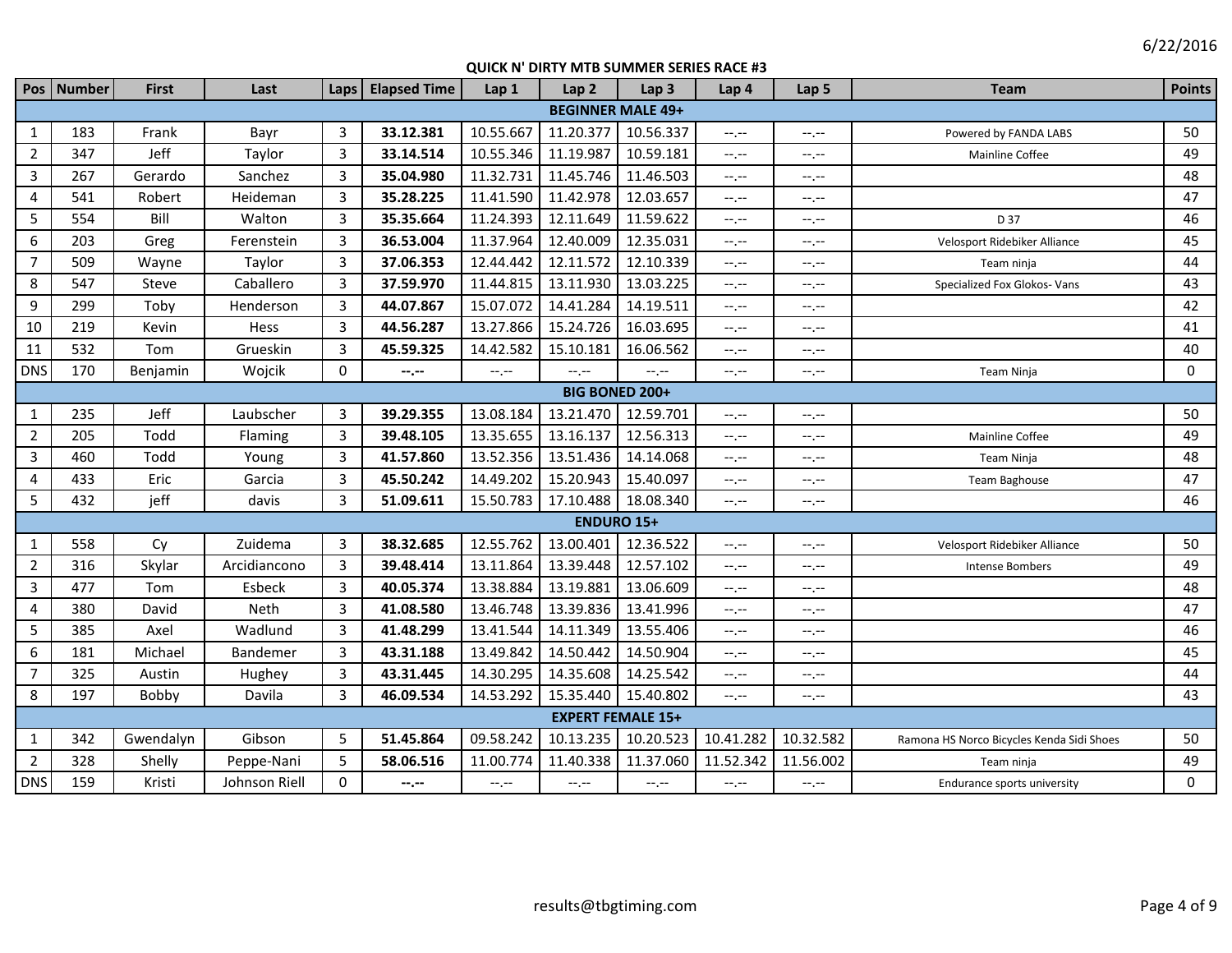|                | Pos Number               | <b>First</b> | Last             | Laps         | <b>Elapsed Time</b> | Lap <sub>1</sub> | Lap2                     | Lap <sub>3</sub> | Lap <sub>4</sub> | Lap <sub>5</sub> | <b>Team</b>                    | <b>Points</b> |  |
|----------------|--------------------------|--------------|------------------|--------------|---------------------|------------------|--------------------------|------------------|------------------|------------------|--------------------------------|---------------|--|
|                | <b>EXPERT MALE 15-24</b> |              |                  |              |                     |                  |                          |                  |                  |                  |                                |               |  |
| $\mathbf{1}$   | 526                      | Alberto      | MacPherson       | 5            | 56.03.692           | 11.04.768        | 11.05.160                | 11.20.356        | 11.15.491        | 11.17.917        | Niner Baja                     | 50            |  |
| $\overline{2}$ | 525                      | Peluche      | MacPherson       | 5            | 56.32.403           | 11.05.383        | 11.05.453                | 11.20.067        | 11.13.957        | 11.47.543        | Meta                           | 49            |  |
| 3              | 556                      | Marco        | Burgoih          | 5            | 57.01.063           | 11.04.744        | 11.21.237                | 11.50.433        | 11.33.231        | 11.11.418        | XC Baja                        | 48            |  |
| 4              | 240                      | Seth         | Levy             | 5            | 59.23.443           | 11.24.276        | 12.01.024                | 11.58.026        | 11.59.202        | 12.00.915        | Haro Bikes                     | 47            |  |
| 5              | 327                      | Travis       | Wagner           | 5            | 59.24.275           | 11.27.214        | 11.57.030                | 11.57.822        | 11.59.042        | 12.03.167        | Haro                           | 46            |  |
| 6              | 570                      | Zach         | Sestak           | 5            | 01.01.14.341        | 11.51.543        | 12.31.048                | 12.14.318        | 12.14.882        | 12.22.550        | Poway Bicycles                 | 45            |  |
| $\overline{7}$ | 510                      | Karson       | <b>Basore</b>    | 5            | 01.03.26.094        | 11.23.885        | 12.03.996                | 12.45.922        | 13.29.227        | 13.43.064        |                                | 44            |  |
|                | <b>EXPERT MALE 25-36</b> |              |                  |              |                     |                  |                          |                  |                  |                  |                                |               |  |
|                | 548                      | <b>Brian</b> | Scarborough      | 5            | 55.33.203           | 10.55.203        | 11.03.269                | 11.30.494        | 11.14.537        | 10.49.700        | <b>Stonehaus Trek</b>          | 50            |  |
| $\overline{2}$ | 511                      | <b>JESUS</b> | <b>TOPETE JR</b> | 5            | 59.22.243           | 11.42.207        | 11.42.492                | 12.01.599        | 11.56.231        | 11.59.714        | <b>BICITERSA</b>               | 49            |  |
| <b>DNS</b>     | 392                      | Ryan         | Buerman          | $\Omega$     | --.--               | $-1 - 1 - 1 = 0$ | $-1 - 1 - 1 = 0$         | $-1, -1$         | $-1 - 1 - 1 = 0$ | $-1$ , $-1$      | Purely Dental-Ride Cyclery     | $\Omega$      |  |
| <b>DNS</b>     | 163                      | Fernando     | Marquez          | 0            | $-2 - 1 - 1 = 0$    | $-1 - 1 - 1 = 0$ | $-1$                     | $-1, -1$         | $-1 - 1 - 1$     | $-1 - 1 - 1 = 0$ |                                | 0             |  |
|                |                          |              |                  |              |                     |                  | <b>EXPERT MALE 37-48</b> |                  |                  |                  |                                |               |  |
| $\mathbf{1}$   | 512                      | Jake         | Orness           | 5            | 56.08.785           | 10.54.962        | 11.03.143                | 11.31.887        | 11.13.694        | 11.25.099        | <b>JPOV</b>                    | 50            |  |
| $\overline{2}$ | 383                      | Cesar        | Mora             | 5            | 56.54.062           | 10.56.369        | 11.13.507                | 11.33.716        | 11.47.720        | 11.22.750        |                                | 49            |  |
| 3              | 196                      | Ryan         | Dahl             | 5            | 57.01.862           | 10.56.863        | 11.12.019                | 12.06.249        | 11.34.610        | 11.12.121        | <b>WEND Bike</b>               | 48            |  |
| 4              | 112                      | Jim          | Salazar          | 5            | 59.27.224           | 11.37.096        | 12.07.692                | 11.50.761        | 12.05.009        | 11.46.666        | Purely Dental Ride Cyclery     | 47            |  |
| 5              | 363                      | Mark         | Painting         | 5            | 59.29.204           | 11.36.834        | 11.48.209                | 12.09.431        | 12.06.324        | 11.48.406        |                                | 46            |  |
| 6              | 533                      | Benjamin     | Jones            | 5            | 01.00.22.906        | 11.33.583        | 12.25.449                | 11.58.925        | 12.20.955        | 12.03.994        | Velo Hangar                    | 45            |  |
| $\overline{7}$ | 153                      | Marc         | Engelhardt       | 5            | 01.05.57.262        | 11.57.762        | 12.54.490                | 13.53.021        | 13.42.892        | 13.29.097        | Purely Dental-RIDE Cyclery     | 44            |  |
| <b>DNS</b>     | $\overline{2}$           | Jeff         | Meyer            | $\mathbf{0}$ | $-2 - 1 = 0$        | $-1 - 1 - 1 = 0$ | $-1 - 1 - 1 = 0$         | $-1, -1$         | $-1 - 1 - 1 = 0$ | $-1$ .           | Team Ninja-BRL Sports          | $\Omega$      |  |
|                | <b>EXPERT MALE 49+</b>   |              |                  |              |                     |                  |                          |                  |                  |                  |                                |               |  |
| $\mathbf{1}$   | 545                      | Ned          | Overend          | 5            | 56.33.424           | 10.56.105        | 11.14.733                | 11.20.241        | 11.25.023        | 11.37.322        | Specialized                    | 50            |  |
| 2              | 15                       | <b>Rick</b>  | <b>Bienias</b>   | 5            | 56.58.324           | 10.57.866        | 11.13.467                | 11.33.057        | 11.48.538        | 11.25.396        | <b>Black Mountain Bicycles</b> | 49            |  |
| $\overline{3}$ | 149                      | Steven       | <b>Bates</b>     | 5            | 01.04.34.153        | 12.19.144        | 12.49.592                | 12.43.406        | 13.18.631        | 13.23.380        | <b>UC Cyclery</b>              | 48            |  |
| 4              | 154                      | Steven       | Farner           | 5            | 01.06.20.862        | 12.52.436        | 13.14.608                | 13.22.558        | 13.19.960        | 13.31.300        | Swami s                        | 47            |  |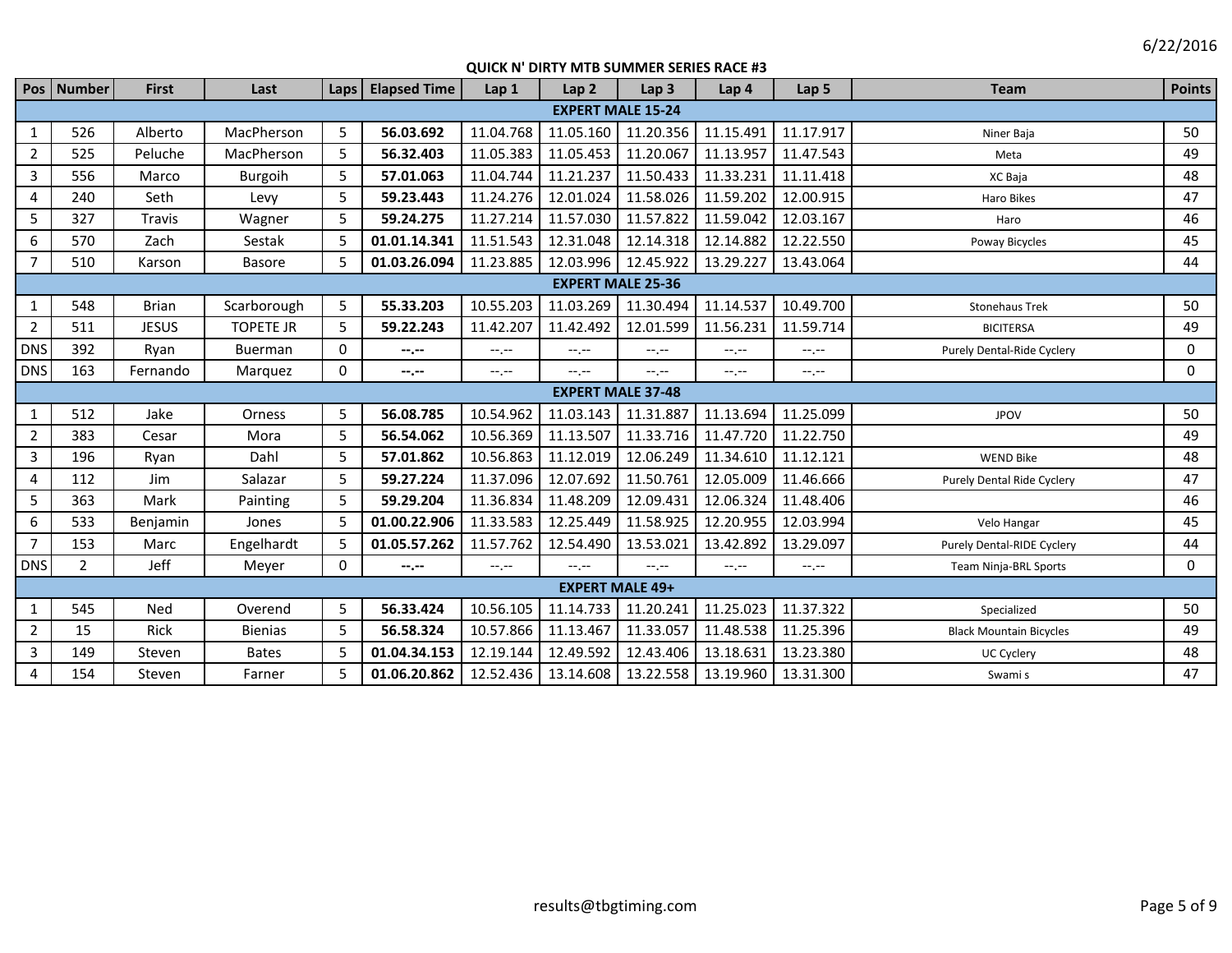|                | Pos Number | <b>First</b> | Last      | Laps           | <b>Elapsed Time</b> | Lap 1      | Lap <sub>2</sub>        | Lap <sub>3</sub>        | Lap 4            | Lap <sub>5</sub> | <b>Team</b>                          | <b>Points</b> |
|----------------|------------|--------------|-----------|----------------|---------------------|------------|-------------------------|-------------------------|------------------|------------------|--------------------------------------|---------------|
|                |            |              |           |                |                     |            | <b>SCHOOL BOY 13-15</b> |                         |                  |                  |                                      |               |
| 1              | 156        | Raulito      | Gutierrez | $\overline{3}$ | 31.54.403           | 10.34.773  | 10.40.728               | 10.38.902               | $-1 - 1 - 1 = 0$ | $-1$ .           | Niner Mexico-RynoPower-100%-Maxxis   | 50            |
| $\overline{2}$ | 516        | Julien       | Ramos     | 3              | 35.59.686           | 11.49.846  | 12.28.272               | 11.41.568               | $-1, -1$         | $-1, -1$         |                                      | 49            |
| $\overline{3}$ | 113        | Mason        | Salazar   | 3              | 36.00.251           | 11.57.775  | 12.21.270               | 11.41.206               | $-1, -1$         | $-1$ . $-1$      | Purely Dental Encinitas-RIDE Cyclery | 48            |
| 4              | 514        | ryan         | landis    | $\overline{3}$ | 37.03.442           | 12.38.785  | 12.09.096               | 12.15.561               | $-1, -1$         | $-1, -1$         | great oak hs                         | 47            |
| 5              | 245        | Zach         | Martinez  | $\overline{3}$ | 37.29.776           | 12.22.199  | 12.36.002               | 12.31.575               | $-1, -1$         | $-1, -1$         |                                      | 46            |
| 6              | 158        | Nico         | Johnson   | 3              | 37.44.403           | 12.48.242  | 12.45.340               | 12.10.821               | $-1, -1$         | $-1, -1$         | <b>Torrey Pines High School</b>      | 45            |
| $\overline{7}$ | 273        | Jake         | Snow      | 3              | 37.45.556           | 11.42.054  | 12.12.850               | 13.50.652               | $-1$             | $-1$             | <b>TASCO</b>                         | 44            |
| 8              | 515        | Saul         | Luna      | $\overline{3}$ | 39.15.242           | 12.38.207  | 13.38.117               | 12.58.918               | $-1$             | $-1 - 1 - 1 = 0$ | <b>EHS MTB Team</b>                  | 43            |
| 9              | 198        | owen         | davis     | 3              | 39.21.801           | 13.01.524  | 13.19.518               | 13.00.759               | $-1$             | $-1$             |                                      | 42            |
| 10             | 353        | Hunter       | Kroepel   | 3              | 41.09.072           | 13.13.891  | 13.52.991               | 14.02.190               | $-1$ , $-1$      | $-1$             |                                      | 41            |
| 11             | 479        | Conor        | McCluney  | $\overline{3}$ | 43.06.823           | 13.44.784  | 13.55.887               | 15.26.152               | $-1$ , $-1$      | $-1, -1$         | <b>Impact Racing</b>                 | 40            |
| 12             | 352        | Mason        | Kroepel   | $\overline{3}$ | 43.33.264           | <b>NLD</b> | <b>NLD</b>              | <b>NLD</b>              | $-1$ , $-1$      | $-1$             |                                      | 39            |
| 13             | 528        | Lucas        | Miller    | 3              | 45.44.253           | 15.04.836  | 15.33.406               | 15.06.011               | $-1, -1$         | $-1$ , $-1$      | <b>TASCO</b>                         | 38            |
| 14             | 513        | Joey         | Klugg     | $\overline{3}$ | 46.26.788           | 14.23.282  | 15.57.581               | 16.05.925               | $-1$ , $-1$      | $-1$ .           |                                      | 37            |
| 15             | 49         | Jack         | Miller    | 3              | 49.40.383           | 15.00.532  | 16.29.942               | 18.09.909               | $-1, -1$         | $-1, -1$         |                                      | 36            |
| 16             | 351        | Josh         | Lombardi  | $\overline{3}$ | 55.28.143           | 15.18.854  | 18.47.491               | 21.21.798               | $-1$ , $-1$      | $-1$ , $-1$      |                                      | 35            |
|                |            |              |           |                |                     |            | <b>SCHOOL BOY 16-18</b> |                         |                  |                  |                                      |               |
| $\mathbf{1}$   | 275        | Dylan        | Spain     | $\overline{4}$ | 50.56.286           | 12.40.785  | 12.50.386               | 12.27.067               | 12.58.048        | $-1 - 1 - 1 = 0$ |                                      | 50            |
| $\overline{2}$ | 439        | Jared        | Kooiman   | 4              | 52.13.205           | 12.43.362  | 12.48.781               | 13.10.143               | 13.30.919        | $-1$ , $-1$      | Lauf Forks-Temecula V Composite      | 49            |
| $\overline{3}$ | 552        | Colin        | Deming    | 4              | 01.00.08.223        | 13.18.752  | 14.17.895               | 15.17.154               | 17.14.422        | $-1$ , $-1$      | SoCal                                | 48            |
|                |            |              |           |                |                     |            |                         | <b>SPORT FEMALE 15+</b> |                  |                  |                                      |               |
| $\mathbf{1}$   | 540        | Alyssa       | Eikmeier  | 4              | 43.00.952           | 10.17.353  | 10.51.200               | 11.00.051               | 10.52.348        | $-1 - 1 - 1 = 0$ |                                      | 50            |
| $\overline{2}$ | 441        | Stassa       | Cappos    | 4              | 46.02.127           | 10.55.172  | 11.28.460               | 11.55.994               | 11.42.501        | $-1 - 1 - 1 = 0$ |                                      | 49            |
| $\overline{3}$ | 248        | Shea         | McNanie   | 4              | 46.52.082           | 11.11.424  | 11.44.229               | 12.03.241               | 11.53.188        | $-1$ .           | Poway Bicycle                        | 48            |
| $\overline{4}$ | 287        | Lisa         | Festa     | 4              | 51.54.456           | 12.29.315  | 13.14.667               | 12.53.182               | 13.17.292        | $-1$ , $-1$      |                                      | 47            |
| 5              | 565        | Katherine    | Ellis     | $\overline{4}$ | 52.13.643           | 16.29.113  | 12.08.652               | 11.45.077               | 11.50.801        | $-1 - 1 - 1 = 0$ | <b>SDBC</b>                          | 46            |
| 6              | 566        | Alex         | Reich     | $\overline{4}$ | 56.09.864           | 13.46.071  | 13.47.721               | 14.01.663               | 14.34.409        | $-1, -1$         | SDBC                                 | 45            |
| <b>DNF</b>     | 564        | Leslie       | Slagle    | 1              | 17.39.973           | 17.39.973  | --.--                   | $-1 - 1 - 1 = 0$        | $-1, -1$         | $-1$ .           |                                      | 0             |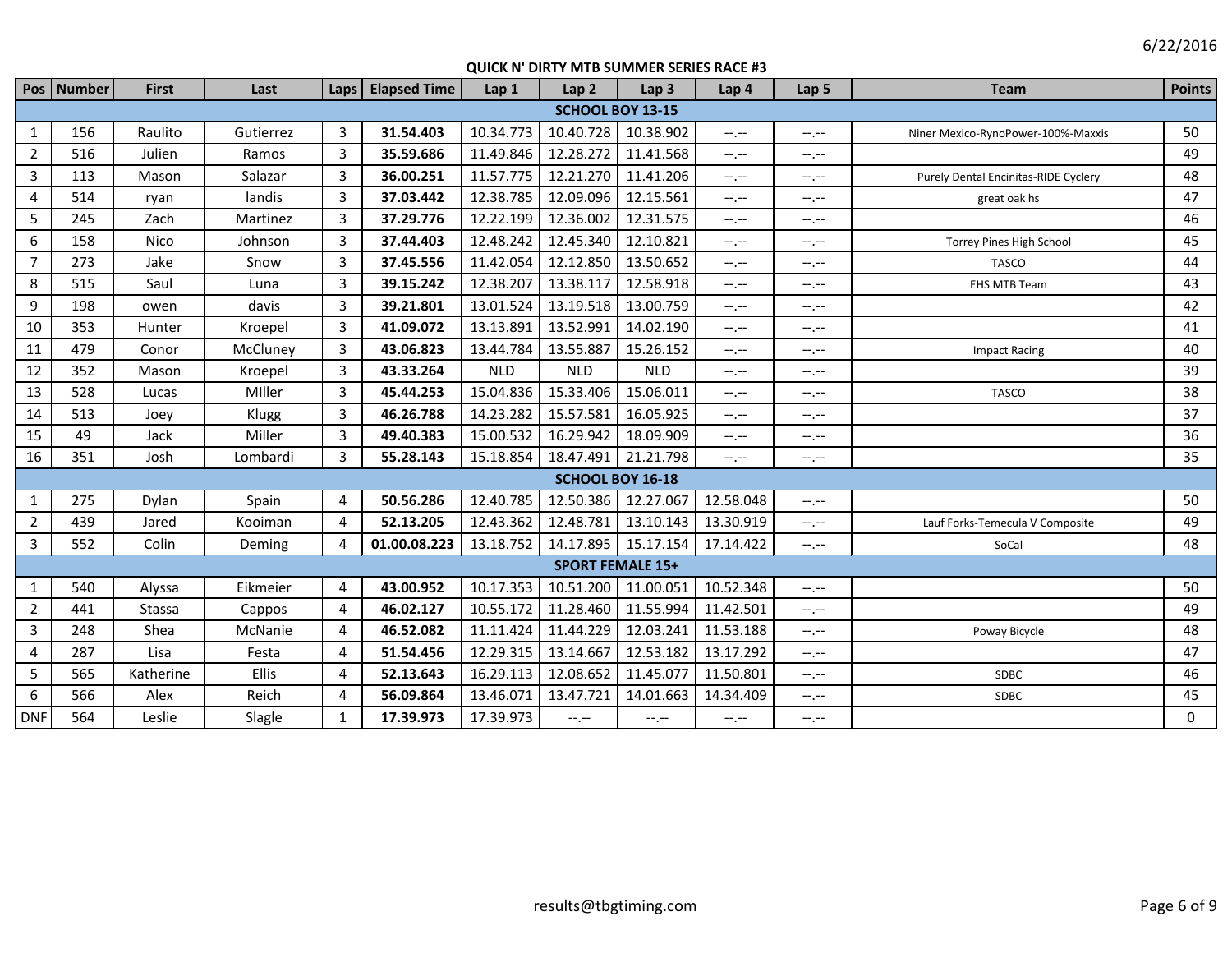|                  | Pos   Number | <b>First</b> | Last           | Laps        | <b>Elapsed Time</b> | Lap 1     | Lap <sub>2</sub>        | Lap <sub>3</sub> | Lap 4     | Lap <sub>5</sub> | <b>Team</b>                                 | <b>Points</b> |
|------------------|--------------|--------------|----------------|-------------|---------------------|-----------|-------------------------|------------------|-----------|------------------|---------------------------------------------|---------------|
|                  |              |              |                |             |                     |           | <b>SPORT MALE 15-24</b> |                  |           |                  |                                             |               |
| $\mathbf{1}$     | 387          | Parker       | <b>Burgett</b> | 4           | 47.53.066           | 11.36.497 | 11.58.375               | 12.12.824        | 12.05.370 | --.--            | 387 Racing                                  | 50            |
| $\overline{2}$   | 161          | Brandon      | Kooiman        | 4           | 48.57.658           | 11.56.358 | 12.15.331               | 12.43.957        | 12.02.012 | $-1$ .           | Lauf Forks-Trucker Co-Temecula Composite    | 49            |
| $\overline{3}$   | 490          | Christopher  | Weigle         | 4           | 49.54.283           | 12.23.136 | 12.41.466               | 12.31.709        | 12.17.972 | $-1$ .           | Ninja Zumwalts                              | 48            |
| 4                | 283          | Samuel       | Weber          | 4           | 49.54.613           | 12.23.835 | 12.34.697               | 12.37.370        | 12.18.711 | $-1$ , $-1$      | Ryno Power                                  | 47            |
| 5                | 204          | Ryan         | Ferragamo      | 4           | 50.25.213           | 12.15.223 | 12.36.669               | 12.58.812        | 12.34.509 | $-1$ .           | Centre City Cycles                          | 46            |
| $\boldsymbol{6}$ | 128          | Tony         | Dickey-Rubio   | 4           | 53.54.095           | 13.17.017 | 13.26.207               | 13.38.309        | 13.32.562 | --.--            | Poway Bicycle                               | 45            |
| $\overline{7}$   | 277          | Jared        | Tomasek        | 4           | 54.47.893           | 13.44.024 | 13.28.182               | 13.52.035        | 13.43.652 | --.--            |                                             | 44            |
| 8                | 530          | Saul         | De Los Santos  | 4           | 54.54.102           | 12.50.322 | 13.28.705               | 13.58.597        | 14.36.478 | $-1$ , $-1$      | Eastlake High School                        | 43            |
| 9                | 553          | Matson       | ONeill         | 4           | 56.10.441           | 17.49.232 | 12.25.663               | 12.58.679        | 12.56.867 | $-1, -1$         |                                             | 42            |
| 10               | 285          | Steven       | Williams       | 4           | 57.34.547           | 13.42.715 | 14.13.157               | 14.55.290        | 14.43.385 | $-1$ .           | Poway Bicycle                               | 41            |
| 11               | 443          | Dillon       | Adams          | 4           | 01.02.53.082        | 13.12.864 | 21.36.130               | 14.11.478        | 13.52.610 | $-1$             | <b>Adams Mobile Detail</b>                  | 40            |
| 12               | 544          | Darren       | Cope           | 4           | 01.14.27.706        | 17.00.896 | 17.42.315               | 19.13.091        | 20.31.404 | $-1$             |                                             | 39            |
| <b>DNS</b>       | 517          | Cameron      | Small          | 0           | --.--               | --.--     | --.--                   | --.--            | $-1, -1$  | $-1$ .           |                                             | $\mathbf 0$   |
| <b>DNS</b>       | 557          | Taylor       | Turner         | $\mathbf 0$ | --.--               | $-1, -1$  | $-1 - 1 - 1 = 0$        | --.--            | $-1, -1$  | --.--            |                                             | $\mathbf 0$   |
|                  |              |              |                |             |                     |           | <b>SPORT MALE 25-36</b> |                  |           |                  |                                             |               |
| $\mathbf{1}$     | 567          | Gordon       | Libby          | 4           | 48.57.178           | 12.29.398 | 12.18.496               | 12.14.608        | 11.54.676 | $-1 - 1 - 1 = 0$ | Libby Dental                                | 50            |
| $\overline{2}$   | 550          | Jorge        | Palafox        | 4           | 49.06.331           | 12.15.597 | 12.25.254               | 12.18.037        | 12.07.443 | $-1$             |                                             | 49            |
| 3                | 410          | Gilberto     | Rodriguez      | 4           | 49.52.994           | 11.59.472 | 12.22.860               | 12.37.826        | 12.52.836 | $-1, -1$         | Niner Baja Desert King                      | 48            |
| 4                | 374          | Jared        | Rios           | 4           | 51.18.832           | 13.02.934 | 12.39.109               | 12.58.572        | 12.38.217 | $-1$ , $-1$      |                                             | 47            |
| 5                | 529          | Martin       | Downer         | 4           | 51.43.116           | 12.27.047 | 13.18.067               | 13.11.351        | 12.46.651 | $-1$ , $-1$      | Substance-TheBikeShop-RYNO POWER-Cannondale | 46            |
| 6                | 28           | Robert       | Campbell       | 4           | 52.20.266           | 13.00.742 | 13.01.540               | 13.18.930        | 12.59.054 | $-1$ .           | 1983                                        | 45            |
| $\overline{7}$   | 561          | Cody         | Johnson        | 4           | 52.53.411           | 13.15.737 | 13.20.890               | 13.21.212        | 12.55.572 | $-1$ , $-1$      | 110 R                                       | 44            |
| 8                | 402          | Christian    | Vizcaya        | 4           | 53.21.166           | 12.22.724 | 13.20.691               | 13.27.731        | 14.10.020 | --.--            | <b>CHANNEL MTB</b>                          | 43            |
| 9                | 549          | Cale         | Wenthur        | 4           | 54.50.475           | 13.14.246 | 13.45.736               | 14.02.010        | 13.48.483 | $-1$             | <b>Team Pegasus</b>                         | 42            |
| 10               | 266          | <b>Brian</b> | Sammuli        | 4           | 56.28.861           | 13.16.637 | 13.51.785               | 14.35.691        | 14.44.748 | $-1, -1$         |                                             | 41            |
| 11               | 137          | Jeff         | Konicke        | 4           | 56.35.914           | 14.06.934 | 13.59.169               | 14.13.460        | 14.16.351 | $-1 - 1 - 1 = 0$ | Santa Cruz Yamaha                           | 40            |
| 12               | 518          | Michael      | Salvacion      | 3           | 43.32.327           | 14.20.238 | 14.11.445               | 15.00.644        | $-1, -1$  | $-1, -1$         | San Diego Bicycle Club                      | 39            |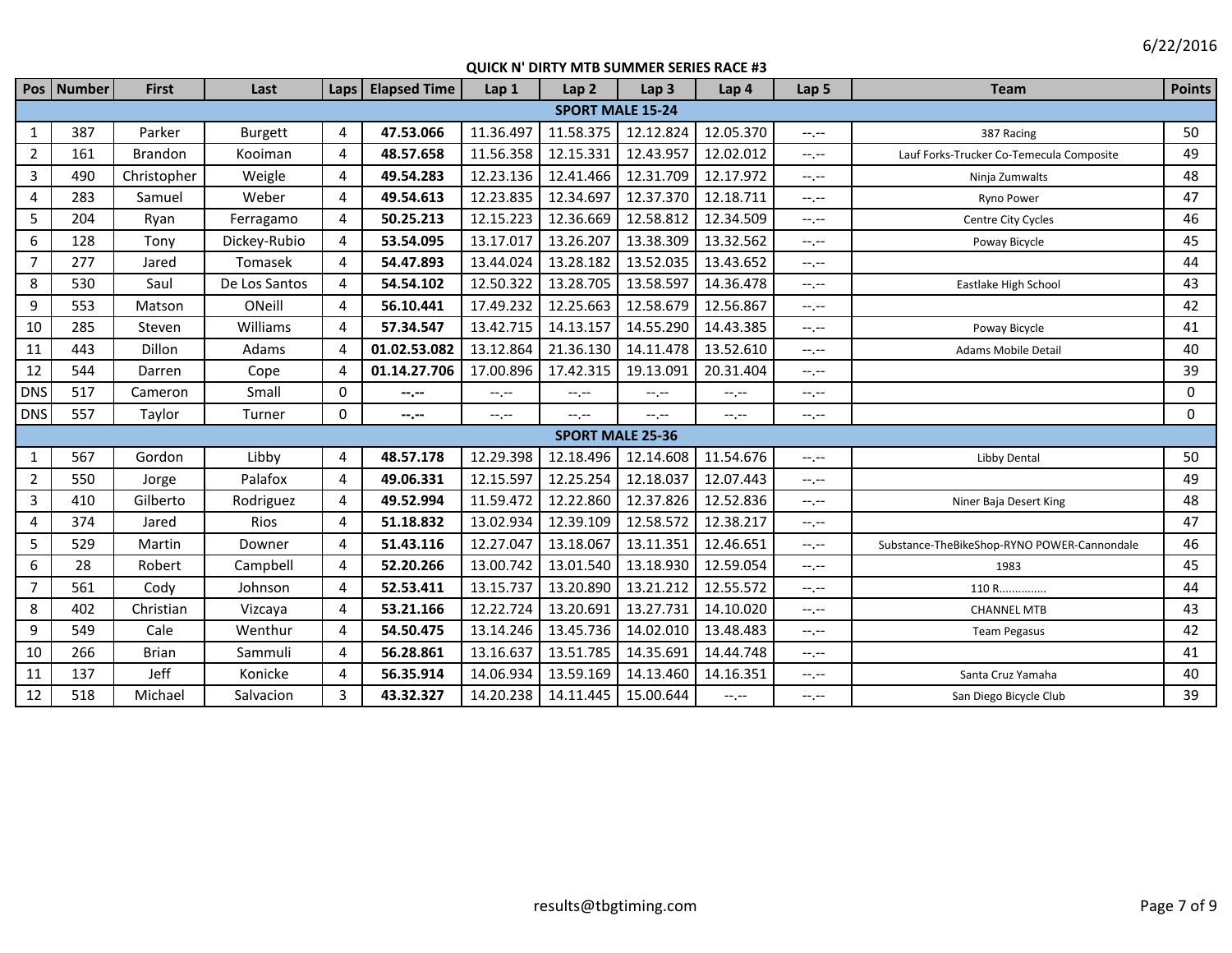|                | Pos Number | <b>First</b> | Last       | Laps                    | <b>Elapsed Time</b> | Lap 1      | Lap <sub>2</sub>        | Lap <sub>3</sub> | Lap 4      | Lap 5       | <b>Team</b>            | <b>Points</b> |
|----------------|------------|--------------|------------|-------------------------|---------------------|------------|-------------------------|------------------|------------|-------------|------------------------|---------------|
|                |            |              |            |                         |                     |            | <b>SPORT MALE 37-48</b> |                  |            |             |                        |               |
| 1              | 393        | Eddie        | Zimmerman  | 4                       | 50.02.941           | 12.26.783  | 12.50.641               | 12.20.322        | 12.25.195  | $-1$ , $-1$ | Veloz                  | 50            |
| $\overline{2}$ | 169        | eric         | reed       | 4                       | 50.21.842           | 11.58.383  | 12.46.391               | 12.55.772        | 12.41.296  | $-1$ , $-1$ |                        | 49            |
| $\overline{3}$ | 369        | Ryan         | Hevener    | 4                       | 50.42.685           | 12.03.251  | 12.32.162               | 13.01.341        | 13.05.931  | $-1$ , $-1$ |                        | 48            |
| 4              | 521        | Thomas       | Wilcox     | 4                       | 51.49.692           | 13.07.345  | 12.57.897               | 12.58.802        | 12.45.648  | $-1$ .      | Veloz                  | 47            |
| 5              | 400        | Eric         | Herrera    | 4                       | 51.54.145           | 12.16.105  | 13.15.386               | 13.16.415        | 13.06.239  | $-1$ , $-1$ |                        | 46            |
| 6              | 378        | Mike         | McCluney   | 4                       | 51.55.951           | 13.15.715  | 12.54.203               | 13.01.187        | 12.44.846  | $-1, -1$    | <b>Impact Racing</b>   | 45            |
| $\overline{7}$ | 519        | Barrett      | Garrison   | 4                       | 52.22.132           | 12.40.786  | 14.32.515               | 12.46.126        | 12.22.705  | $--, --$    |                        | 44            |
| 8              | 179        | Jeffrey      | Balmeo     | 4                       | 52.56.451           | 13.14.727  | 13.24.785               | 13.17.999        | 12.58.940  | $-1$ .      | Team Ninja             | 43            |
| 9              | 167        | John         | Paladino   | 4                       | 53.22.729           | 13.09.493  | 13.22.398               | 13.37.912        | 13.12.926  | $-1$ .      |                        | 42            |
| 10             | 168        | Rob          | Parsons    | 4                       | 53.31.262           | 13.13.173  | 13.24.899               | 13.30.205        | 13.22.985  | $-1, -1$    | Poway Bike Shop        | 41            |
| 11             | 465        | Paul         | Thompson   | $\overline{\mathbf{4}}$ | 54.50.229           | 13.57.094  | 13.38.824               | 13.29.462        | 13.44.849  | $-1$ .      |                        | 40            |
| 12             | 217        | Mike         | Henderson  | 4                       | 55.05.492           | 13.32.213  | 14.00.735               | 13.49.035        | 13.43.509  | $-1$ .      | <b>KHS Bikes</b>       | 39            |
| 13             | 236        | David        | Lawson     | 4                       | 55.40.383           | 13.45.113  | 13.50.552               | 14.04.720        | 13.59.998  | $-1$        | Celo Pacific           | 38            |
| 14             | 555        | Gilberto     | Cervantes  | 4                       | 55.46.344           | 13.37.055  | 13.56.864               | 14.20.062        | 13.52.363  | $-$ , $-$   | XC Baja                | 37            |
| 15             | 483        | Lee          | Ettleman   | 4                       | 56.36.438           | 13.24.912  | 14.16.517               | 14.32.374        | 14.22.635  | --,--       | Haro                   | 36            |
| 16             | 535        | Michael      | Tarver     | 4                       | 56.43.462           | 13.38.398  | 15.13.256               | 14.03.512        | 13.48.296  | --,--       |                        | 35            |
| 17             | 546        | Michel       | Bowidowicz | 4                       | 57.12.055           | 13.59.792  | 14.04.122               | 14.37.727        | 14.30.414  | $-1$        | Fest                   | 34            |
| 18             | 151        | Carlos       | Cortes     | 4                       | 58.52.123           | 15.22.226  | 14.36.959               | 14.40.416        | 14.12.522  | $-1$ .      |                        | 33            |
| 19             | 527        | Josh         | Shorter    | 4                       | 58.59.162           | 13.39.834  | 14.58.120               | 14.29.145        | 15.52.063  | --.--       |                        | 32            |
| 20             | 186        | Greeyvin     | Camacho    | 4                       | 59.48.224           | 14.43.683  | 14.40.529               | 15.15.192        | 15.08.820  | $-1$        |                        | 31            |
| 21             | 131        | Daniel       | Lopez      | 4                       | 59.56.443           | 14.32.834  | 14.38.070               | 15.20.249        | 15.25.290  | $-1$ .      | Free                   | 30            |
| 22             | 237        | <b>Brad</b>  | Lenahan    | 4                       | 01.00.22.463        | 14.45.137  | 15.24.105               | 15.06.192        | 15.07.029  | $-1, -1$    |                        | 29            |
| 23             | 467        | Luis         | Vizcarra   | $\mathbf{1}$            | 01.01.03.974        | <b>NLD</b> | <b>NLD</b>              | <b>NLD</b>       | <b>NLD</b> | $-1$ . $-1$ |                        | 28            |
| 24             | 166        | Ben          | Moshier    | 4                       | 01.03.03.040        | 16.43.054  | 14.28.000               | 15.53.507        | 15.58.479  | $-1$ , $-1$ |                        | 27            |
| 25             | 538        | Oscar        | Jauregui   | 4                       | 01.04.49.374        | 15.09.844  | 15.45.121               | 17.54.340        | 16.00.069  | $-1$ .      | Petro Block            | 26            |
| 26             | 520        | Colin        | Reasoner   | $\overline{4}$          | 01.04.50.094        | 15.33.934  | 16.25.028               | 17.01.402        | 15.49.730  | $-1$ .      |                        | 25            |
| 27             | 543        | Geran        | Mowrey     | 4                       | 01.05.20.502        | 16.30.119  | 17.53.633               | 15.02.660        | 15.54.090  | $-1$ , $-1$ |                        | 24            |
| 28             | 563        | Dan          | Daffer     | 3                       | 51.13.133           | 15.51.057  | 17.05.615               | 18.16.461        | $-1, -1$   | $-1, -1$    |                        | 23            |
| 29             | 282        | Miki         | Vuckovich  | 3                       | 01.14.25.644        | 15.08.484  | 15.55.082               | 43.22.078        | $-1, -1$   | $-1$ , $-1$ | San Diego Bicycle Club | 22            |
| 30             | 288        | Mauro        | Figueroa   | $\overline{2}$          | 28.45.654           | 13.42.344  | 15.03.310               | --.--            | $-1, -1$   | $-1, -1$    | Angel Trek             | 21            |
| 31             | 337        | James        | Brown      | $\overline{2}$          | 29.22.292           | 13.47.671  | 15.34.621               | $-1, -1$         | $-1, -1$   | $-1$ , $-1$ | Coyotes                | 20            |